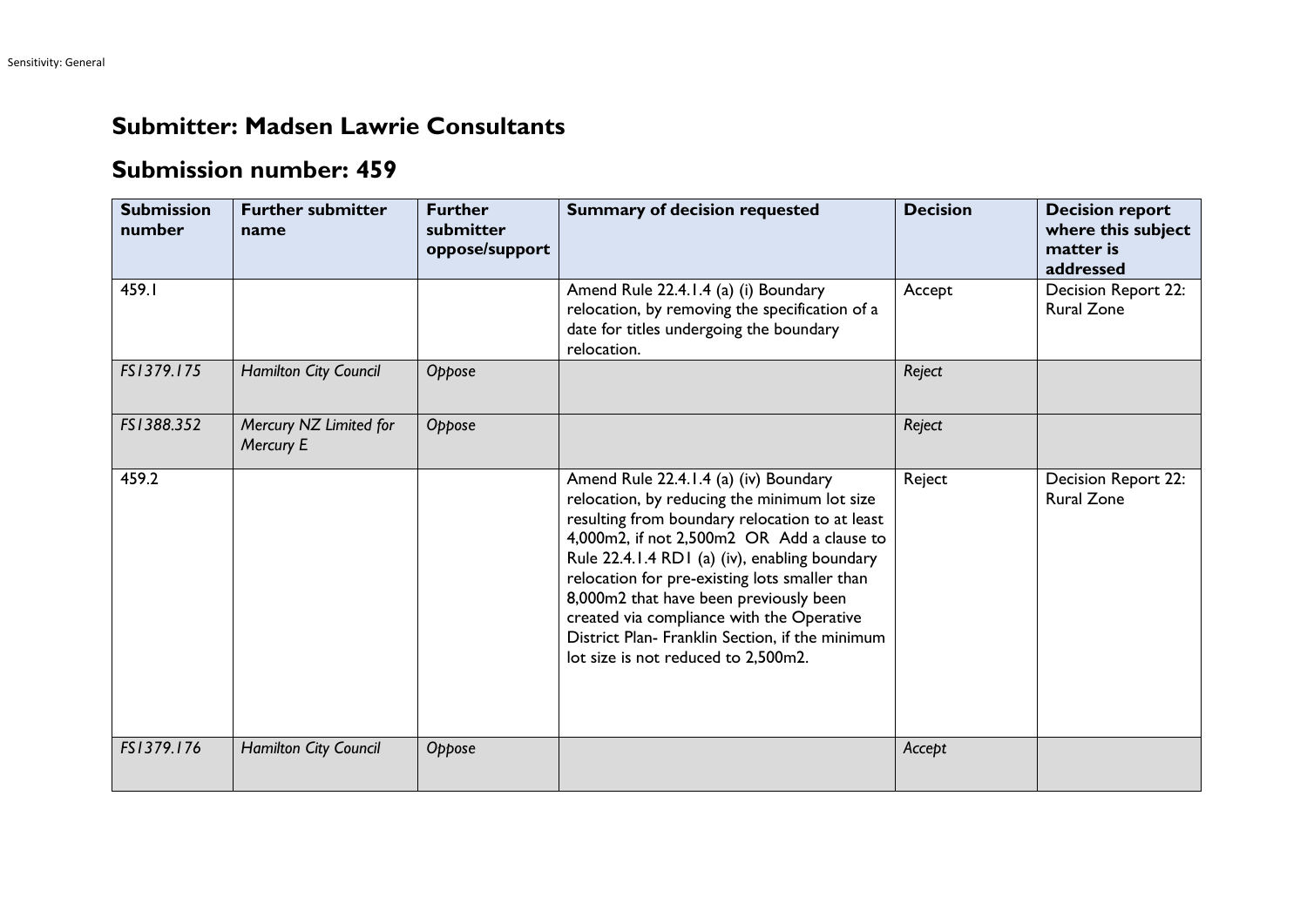| <b>Submission</b><br>number | <b>Further submitter</b><br>name    | <b>Further</b><br>submitter<br>oppose/support | <b>Summary of decision requested</b>                                                                                                                                                                                                   | <b>Decision</b> | <b>Decision report</b><br>where this subject<br>matter is<br>addressed |
|-----------------------------|-------------------------------------|-----------------------------------------------|----------------------------------------------------------------------------------------------------------------------------------------------------------------------------------------------------------------------------------------|-----------------|------------------------------------------------------------------------|
| FS1388.353                  | Mercury NZ Limited for<br>Mercury E | Oppose                                        |                                                                                                                                                                                                                                        | Accept          |                                                                        |
| 459.3                       |                                     |                                               | Retain the areas to be legally protected and<br>the maximum number of new records of title<br>in Rule 22.4.1.6 RD1 (a) (i) Conservation lot<br>subdivision.                                                                            | Reject          | Decision Report 22:<br><b>Rural Zone</b>                               |
| 459.4                       |                                     |                                               | Amend the Proposed District Plan to clarify<br>and further describe a "contiguous area" as<br>contained in Rule 22.4.1.6 (a)(i) Conservation<br>lot subdivision.                                                                       | Reject          | Decision Report 22:<br><b>Rural Zone</b>                               |
| 459.5                       |                                     |                                               | Add a new clause to Rule 22.4.1.1 PR3 (c)<br>Prohibited Subdivision, as follows: (c) A<br>transferable title subdivision in the former<br>Franklin District on a parent Certificate of<br>Title that existed prior to 6 December 1997. | Reject          | Decision Report 22:<br><b>Rural Zone</b>                               |
| FS1308.50                   | The Surveying Company               | Oppose                                        |                                                                                                                                                                                                                                        | Accept          |                                                                        |
| FS1388.354                  | Mercury NZ Limited for<br>Mercury E | Oppose                                        |                                                                                                                                                                                                                                        | Accept          |                                                                        |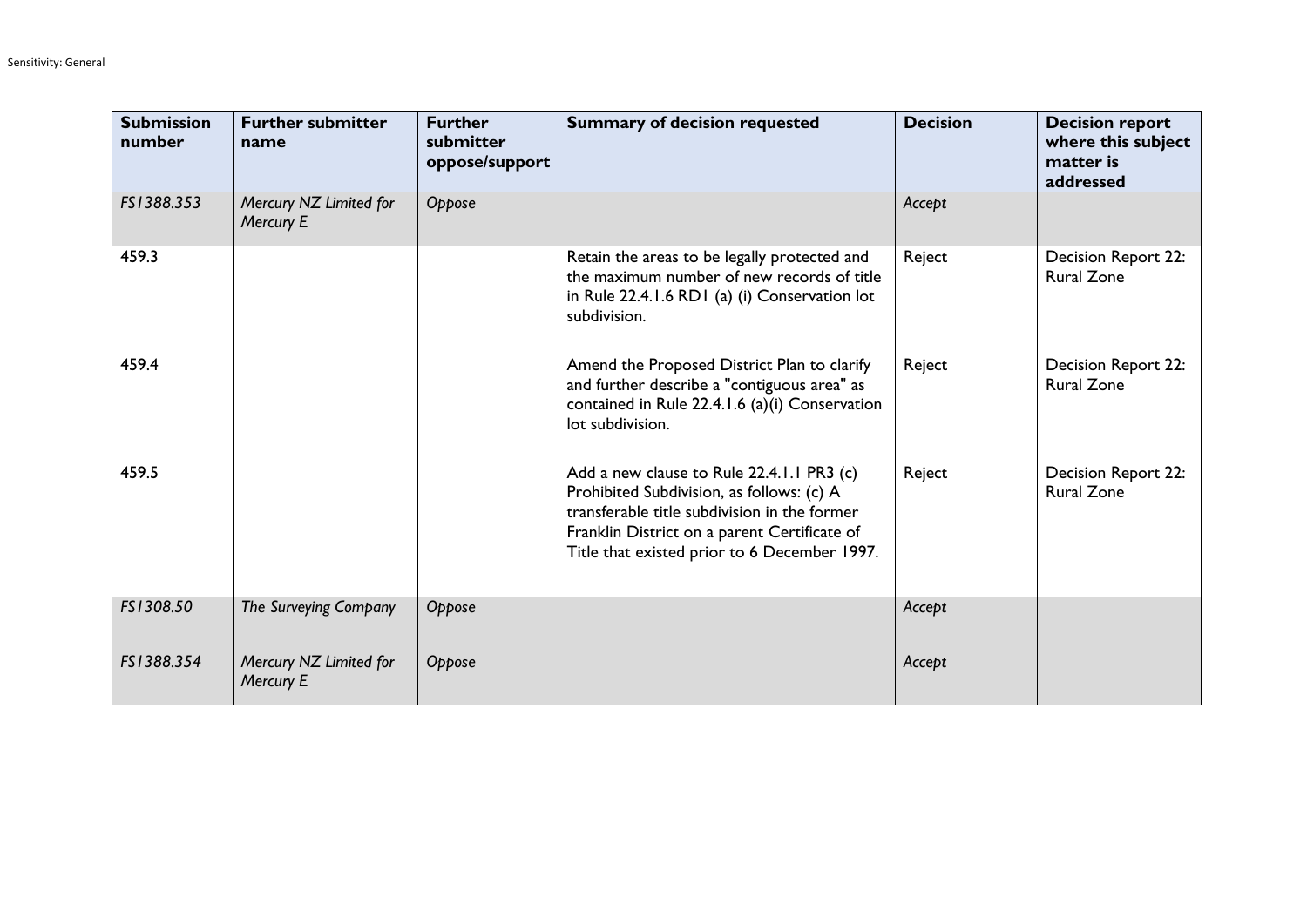| <b>Submission</b><br>number | <b>Further submitter</b><br>name    | <b>Further</b><br>submitter<br>oppose/support | <b>Summary of decision requested</b>                                                                                                                                                                                             | <b>Decision</b> | <b>Decision report</b><br>where this subject<br>matter is<br>addressed |
|-----------------------------|-------------------------------------|-----------------------------------------------|----------------------------------------------------------------------------------------------------------------------------------------------------------------------------------------------------------------------------------|-----------------|------------------------------------------------------------------------|
| 459.6                       |                                     |                                               | Amend Rule 22.4.1.2 (a) (i) General<br>subdivision, by matching the issue of title date<br>with the Operative date of the Proposed<br>Plan, if not for all titles then amend for the<br>Franklin titles.                         | Reject          | Decision Report 22:<br><b>Rural Zone</b>                               |
| FS1379.177                  | Hamilton City Council               | Oppose                                        |                                                                                                                                                                                                                                  | Accept          |                                                                        |
| FS1388.355                  | Mercury NZ Limited for<br>Mercury E | Oppose                                        |                                                                                                                                                                                                                                  | Accept          |                                                                        |
| 459.7                       |                                     |                                               | Retain minimum size for subdivision<br>entitlement of 20ha in Rule 22.4.1.2 (a) (ii)<br>General subdivision.                                                                                                                     | Accept in Part  | Decision Report 22:<br><b>Rural Zone</b>                               |
| FS1379.178                  | Hamilton City Council               | Oppose                                        |                                                                                                                                                                                                                                  | Accept in Part  |                                                                        |
| FS1388.356                  | Mercury NZ Limited for<br>Mercury E | Oppose                                        |                                                                                                                                                                                                                                  | Accept in Part  |                                                                        |
| 459.8                       |                                     |                                               | Amend Rule 22.4.1.2 (a) (iii) General<br>subdivision, as follows: The proposed<br>subdivision must create no more than one<br>additional lot, excluding an access allotment,<br>for every compliant parent certificate of title. | Accept in Part  | Decision Report 22:<br><b>Rural Zone</b>                               |
| FS1388.357                  | Mercury NZ Limited for<br>Mercury E | Oppose                                        |                                                                                                                                                                                                                                  | Accept in Part  |                                                                        |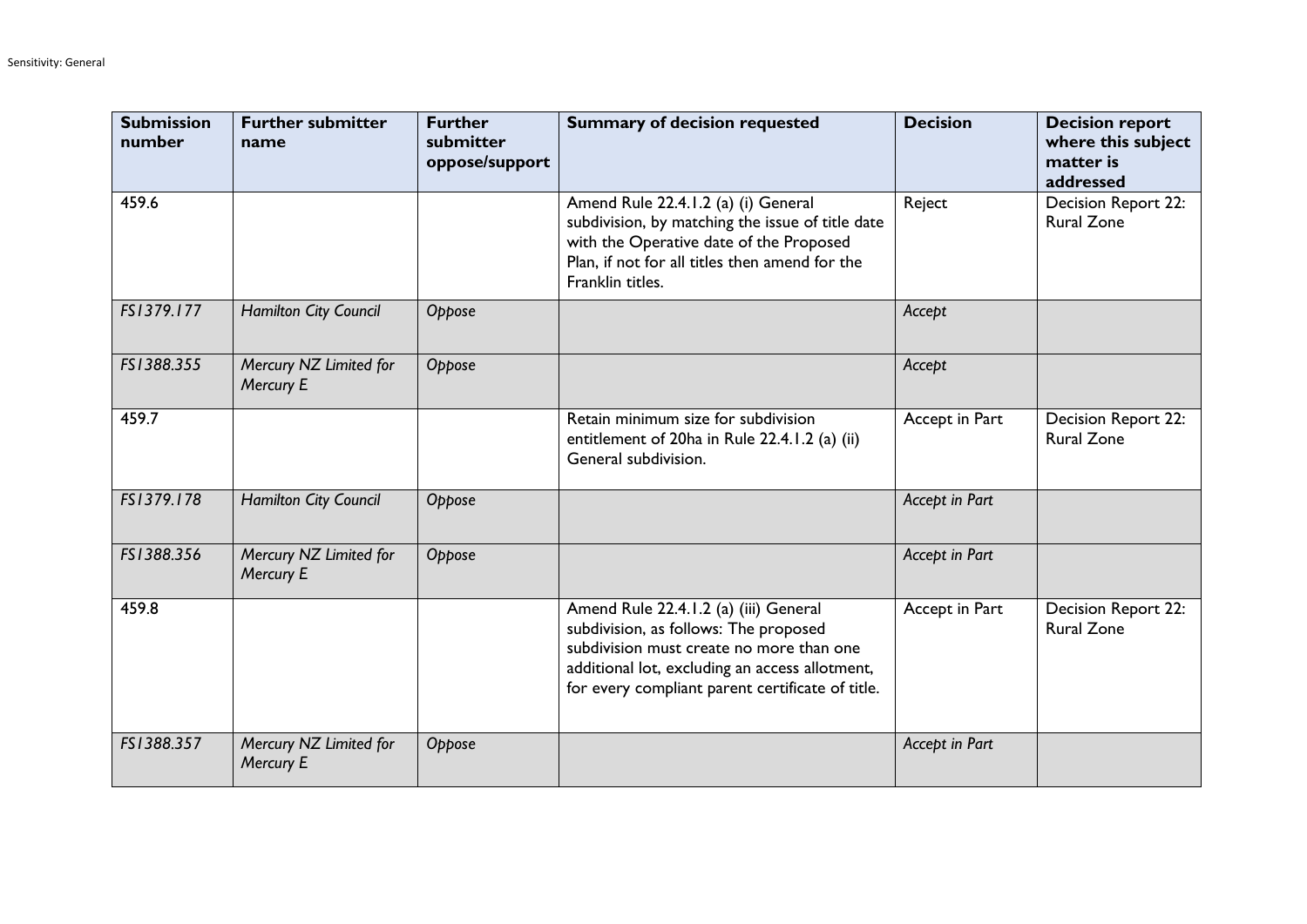| <b>Submission</b><br>number | <b>Further submitter</b><br>name    | <b>Further</b><br>submitter<br>oppose/support | <b>Summary of decision requested</b>                                                                                                                                                                                              | <b>Decision</b> | <b>Decision report</b><br>where this subject<br>matter is<br>addressed |
|-----------------------------|-------------------------------------|-----------------------------------------------|-----------------------------------------------------------------------------------------------------------------------------------------------------------------------------------------------------------------------------------|-----------------|------------------------------------------------------------------------|
| 459.9                       |                                     |                                               | Amend Rule 22.4.1.2 (a) (iv) General<br>subdivision, by reducing the minimum lot size<br>to 4,000m2.                                                                                                                              | Reject          | <b>Decision Report 22:</b><br><b>Rural Zone</b>                        |
| FS1388.358                  | Mercury NZ Limited for<br>Mercury E | Oppose                                        |                                                                                                                                                                                                                                   | Accept          |                                                                        |
| 459.10                      |                                     |                                               | Amend Rule 22.4.1.6 RD1 (a) (vi)<br>Conservation lot subdivision, by reducing the<br>minimum lot size requirement to 2,500m2, or<br>4,000m2.                                                                                      | Reject          | Decision Report 22:<br><b>Rural Zone</b>                               |
| FS1388.359                  | Mercury NZ Limited for<br>Mercury E | Oppose                                        |                                                                                                                                                                                                                                   | Accept          |                                                                        |
| 459.11                      |                                     |                                               | Amend Rule 22.4.1.6 RD1 (a) (vii)<br>Conservation lot subdivision, by increasing<br>the maximum lot size for proposed lots<br>(excluding the balance lot) to more than<br>I.6ha.                                                  | Reject          | <b>Decision Report 22:</b><br><b>Rural Zone</b>                        |
| 459.12                      |                                     |                                               | Amend Rule 22.4.1.2 (a)(i) General<br>subdivision, so exceptions to the rule (i.e.<br>those that are classified as Prohibited<br>Subdivision) are noted or referred to this rule<br>as is the case in the current Operative Plan. | Accept          | <b>Decision Report 22:</b><br><b>Rural Zone</b>                        |
| FS1388.360                  | Mercury NZ Limited for<br>Mercury E | Oppose                                        |                                                                                                                                                                                                                                   | Reject          |                                                                        |